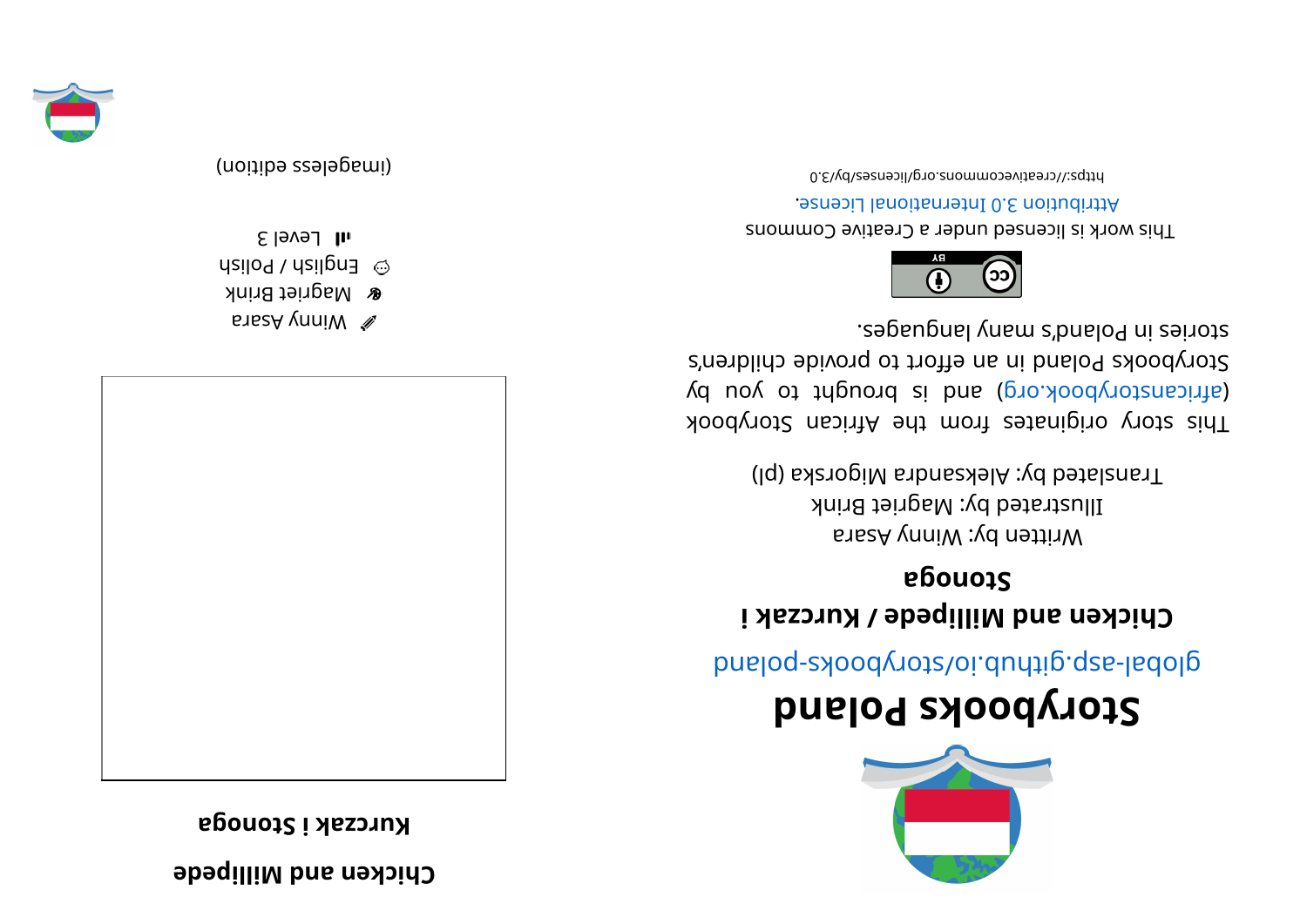

Chicken and Millipede were friends. But they were always competing with each other. One day they decided to play football to see who the best player was.

• • •

Kurczak i Stonoga byli przyjaciółmi. Pomimo tego, zawsze ze sobą rywalizowali. Pewnego dnia postanowili zagrać w piłkę nożną, aby sprawdzić który z nich jest lepszym graczem.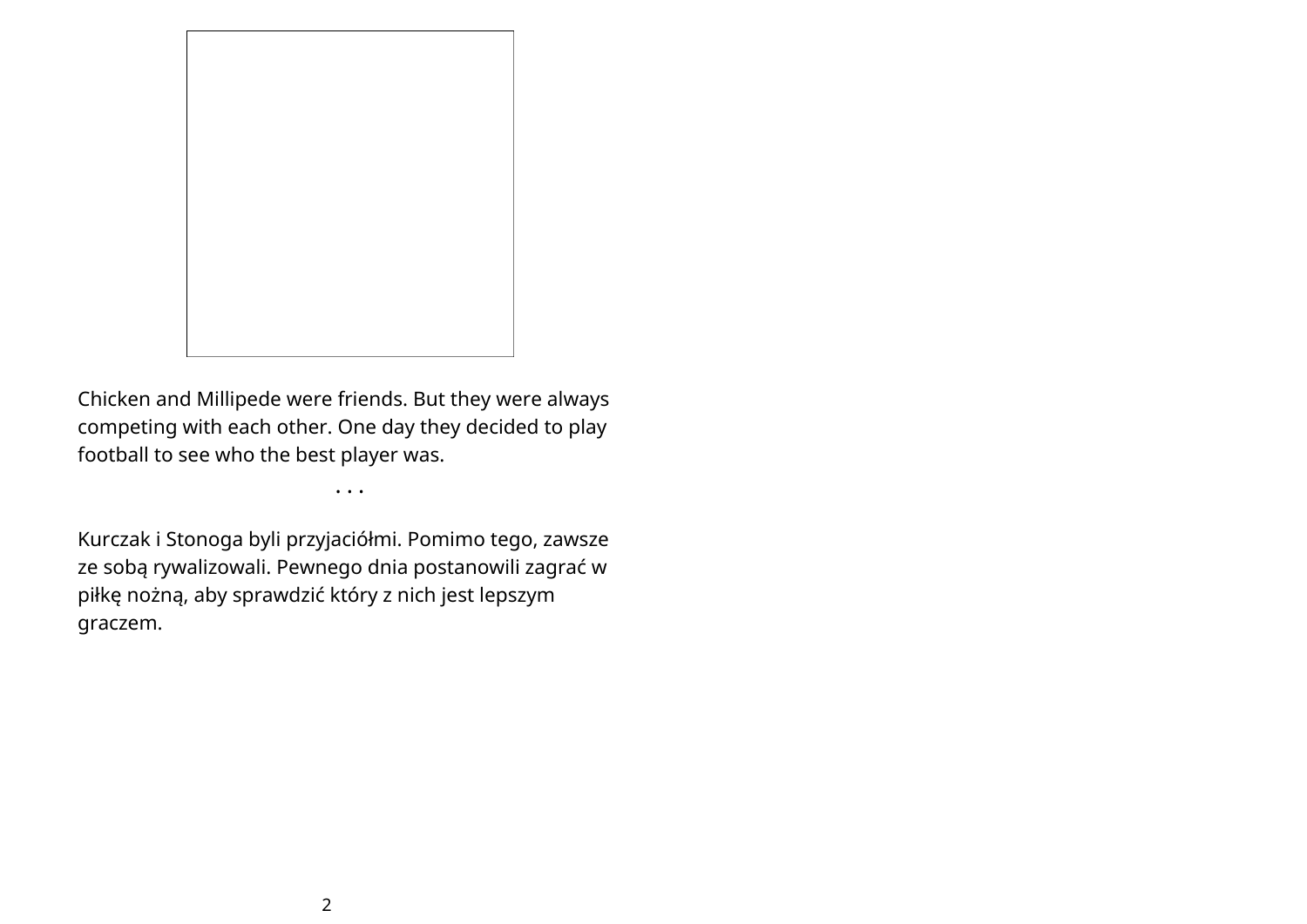

dunub. far, but Millipede kicked further. Chicken started to feel Chicken was fast, but Millipede was faster. Chicken kicked They went to the football field and started their game.

 $\cdots$ 

Stonoga kopała jeszcze dalej. Kurczak był w złym humorze. nie tak szybki jak Stonoga. Kurczak kopał daleko, ale Spotkali się na boisku i zaczęli grać. Kurczak był szybki, ale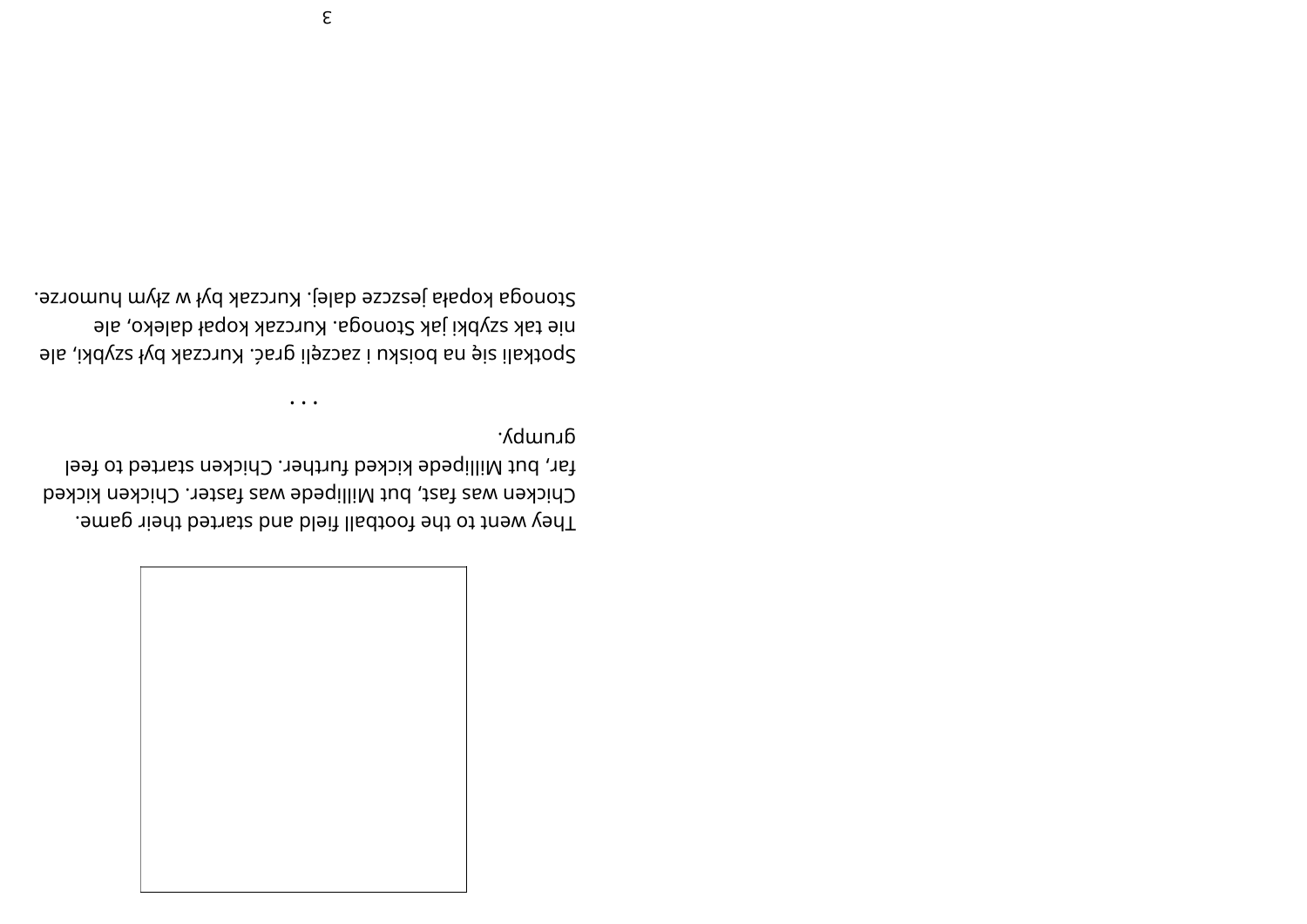

They decided to play a penalty shoot-out. First Millipede was goal keeper. Chicken scored only one goal. Then it was the chicken's turn to defend the goal.

• • •

Zaczęli wykonywać rzuty karne. Najpierw Stonoga stanęła na bramce. Kurczak strzelił tylko jedną bramkę. Nadeszła kolej Kurczaka, aby stanąć na bramce.

From that time, chickens and millipedes were enemies.

• • •

Od tej pory, kurczaki i stonogi to wrogowie.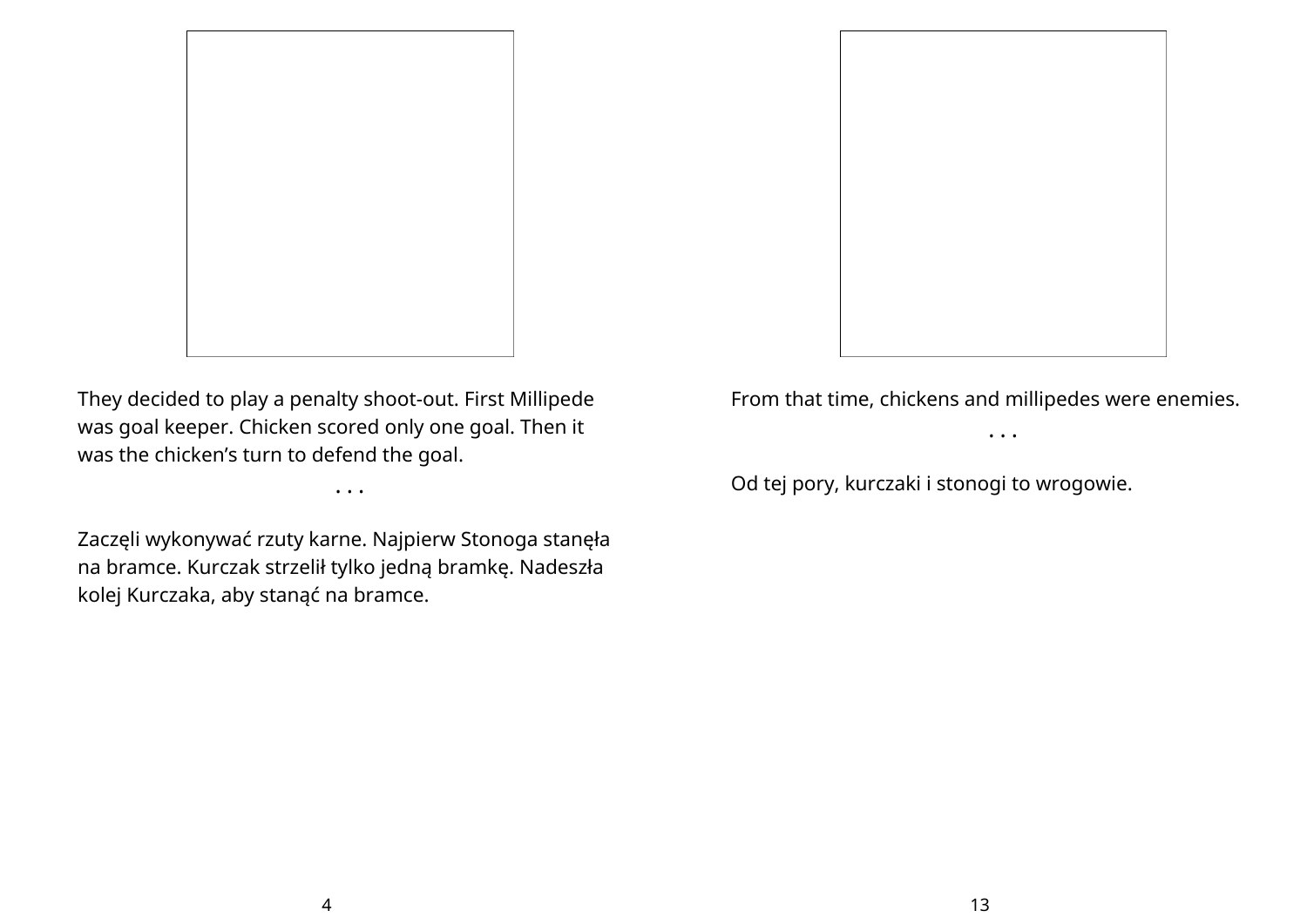

crawled up a tree to hide. was in her stomach. Mother Millipede and her child Chicken coughed until she coughed out the millipede that

 $\cdots$ 

Stonoga i jej mama wpełzły na drzewo, aby się ukryć. Kurczak kaszlał i kaszlał, aż wykaszlał Stonogę z żołądka.

. alsog evit benose sbeqilliM ball and scored. Millipede headed the ball and scored. 9dt belddinb ebeqilliM .berosa bna llad edt bekisled the

 $\cdots$ 

Stonoga strzeliła aż pięć bramek! simuz W !ixwołg z slog żeż słilastz2. słifat żeż yolowki! W sumie Stonoga kopnęła piłkę i strzeliła bramkę! Potem

 $\mathsf{S}$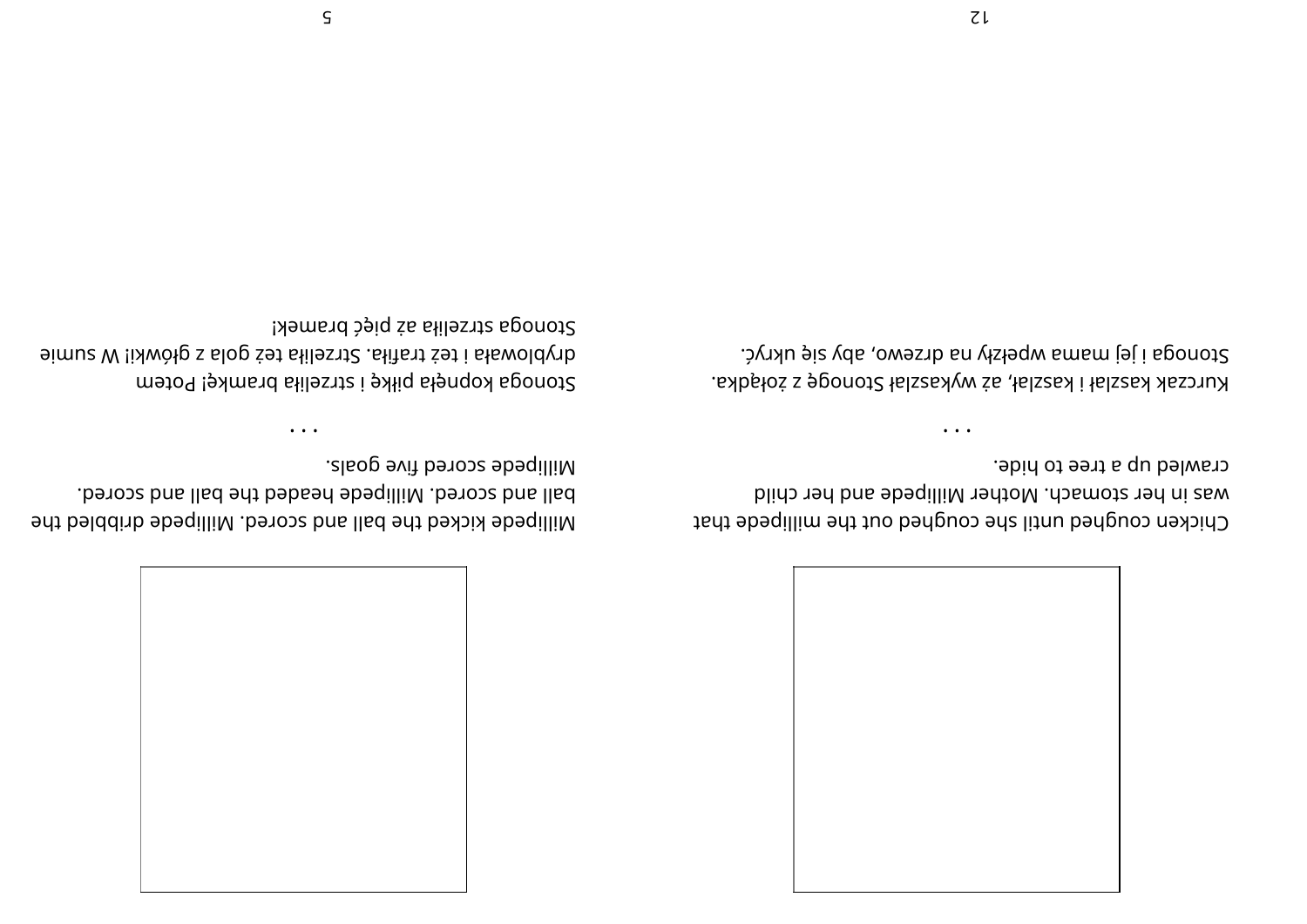

Chicken was furious that she lost. She was a very bad loser. Millipede started laughing because his friend was making such a fuss.

• • •

Kurczak był wściekły, że przegrał. Nie potrafił przegrywać. Stonoga zaczęła się śmiać, bo jej przyjaciel tak bardzo przejmował się swoją przegraną.

Chicken burped. Then she swallowed and spat. Then she sneezed and coughed. And coughed. The millipede was disgusting!

Kurczakowi odbiło się. Potem pluł, kichał i kaszlał. Stonoga była obrzydliwa!

• • •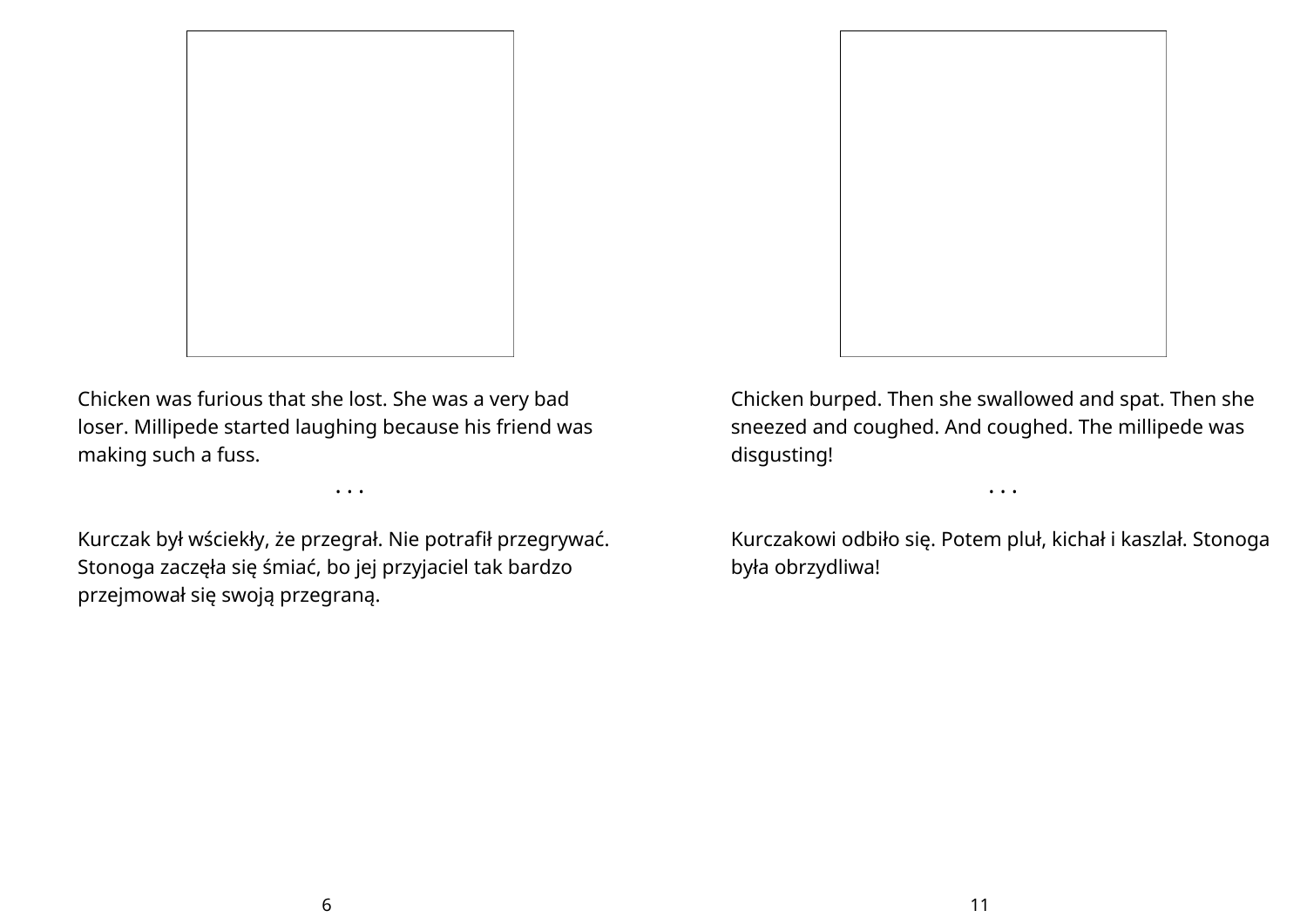

taste. Chicken began to feel ill. child!" Millipedes can make a bad smell and a terrible Mother Millipede shouted, "Use your special power my

 $\cdots$ 

bardzo źle się czuć. brzydki zapach i nieprzyjemny smak. Kurczak zaczął dziecko!" Stonogi potrafią sprawić, że pojawia się bardzo Mama Stonogi krzyknęła: "Użyj swoich mocy, moje

 $0<sub>l</sub>$ 

swallowed the millipede. Chicken was so angry that she opened her beak wide and

 $\cdots$ 

Stonogę! Kurczak był tak zły, że otworzył szeroko dziób i połknął